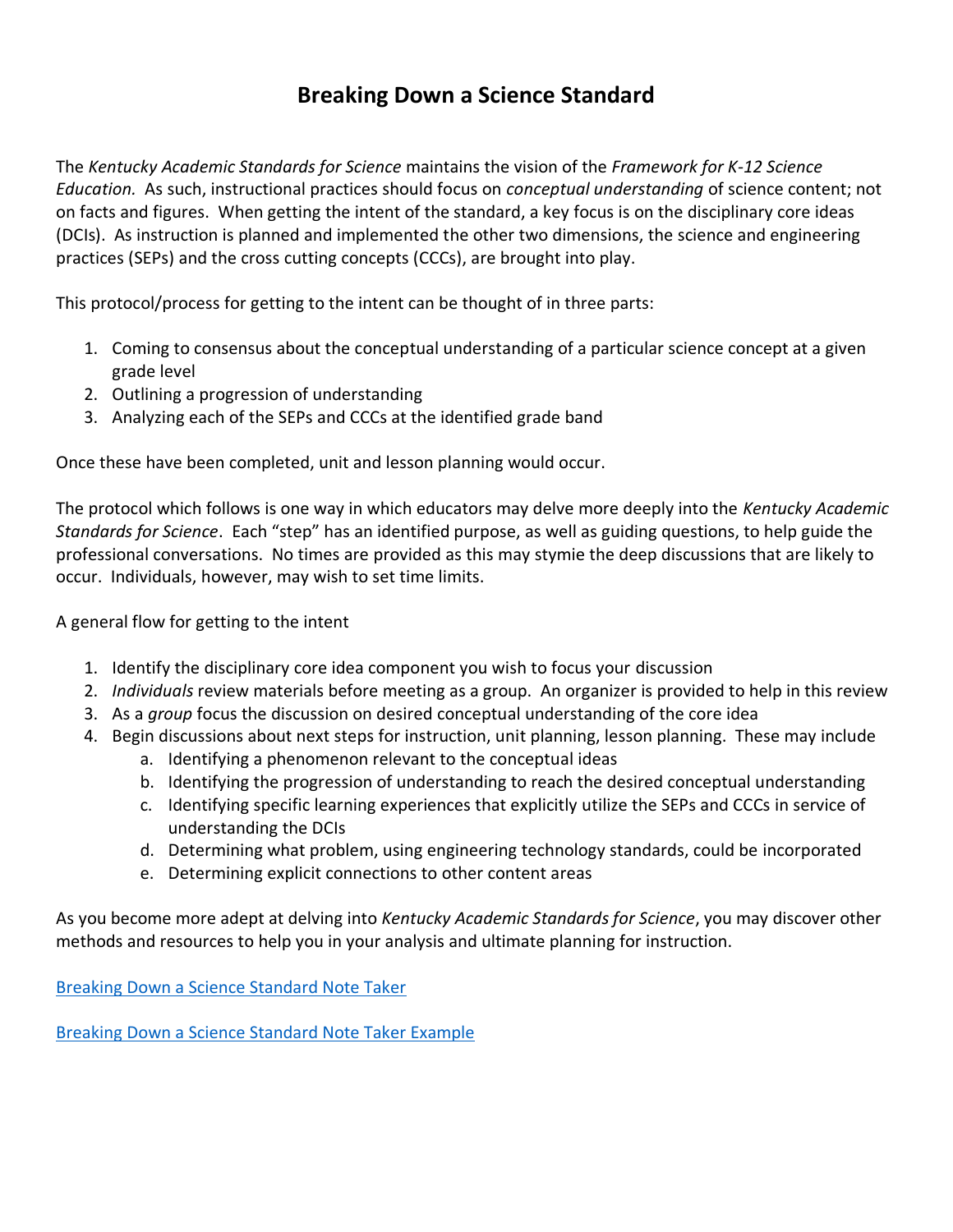| <b>Purpose</b>                                                                                 | <b>Materials and Guiding Questions</b>                                                                                                                                                                                                                                                                                                                       |
|------------------------------------------------------------------------------------------------|--------------------------------------------------------------------------------------------------------------------------------------------------------------------------------------------------------------------------------------------------------------------------------------------------------------------------------------------------------------|
| Review PEs and gather<br>thoughts (to be<br>completed before<br>meeting)                       | Materials – Framework (related DCI section(s)), related standards, Appendices E, F and G<br>$\bullet$<br>Individually, review the agreed upon Disciplinary Core Idea Component (e.g., ESS2.A)<br>Record key ideas on "Getting to the Conceptual Understanding" organizer                                                                                     |
| What is the conceptual<br>understanding required<br>of the Standards?                          | Materials - Framework, Standards, Appendices E, F, G<br>$\bullet$<br>As a <i>group</i> , discuss:<br>What is the conceptual understanding expected? Why is this important for students to know?<br>$\bullet$<br>What text evidence helps determine the conceptual understanding?<br>What are connections to grades before and after? To which PEs/standards? |
| What is not in the<br>standards? What are the<br>boundaries?                                   | Materials-Framework, Standards, Appendices E, F, G<br>$\bullet$<br>As a group, discuss:<br>Clarification statement and assessment boundary with the identified PE(s)<br>Introduction for the topic in DCI section of Framework<br>$\bullet$<br>DCI Progression (Appendix E)                                                                                  |
| How does the practice(s)<br>support and allow<br>students to demonstrate<br>learning?          | Materials - Standards, Framework, Appendix F<br>$\bullet$<br>As a group, discuss:<br>What are the practices associated with the PE(s)?<br>$\bullet$<br>What will students need to experience and know with respect to the practice(s)?<br>How do the other practices support student understanding of the science concept?                                   |
| How does the cross<br>cutting concept(s)<br>support student<br>understanding the core<br>idea? | Materials-Standards, Framework, Appendix G<br>As a group, discuss:<br>• What are the CCCs associated with the PE(s)?<br>What will students need to experience and know with respect to the CCC(s)?<br>How do the other CCCs support student understanding of the science concept?<br>$\bullet$                                                               |